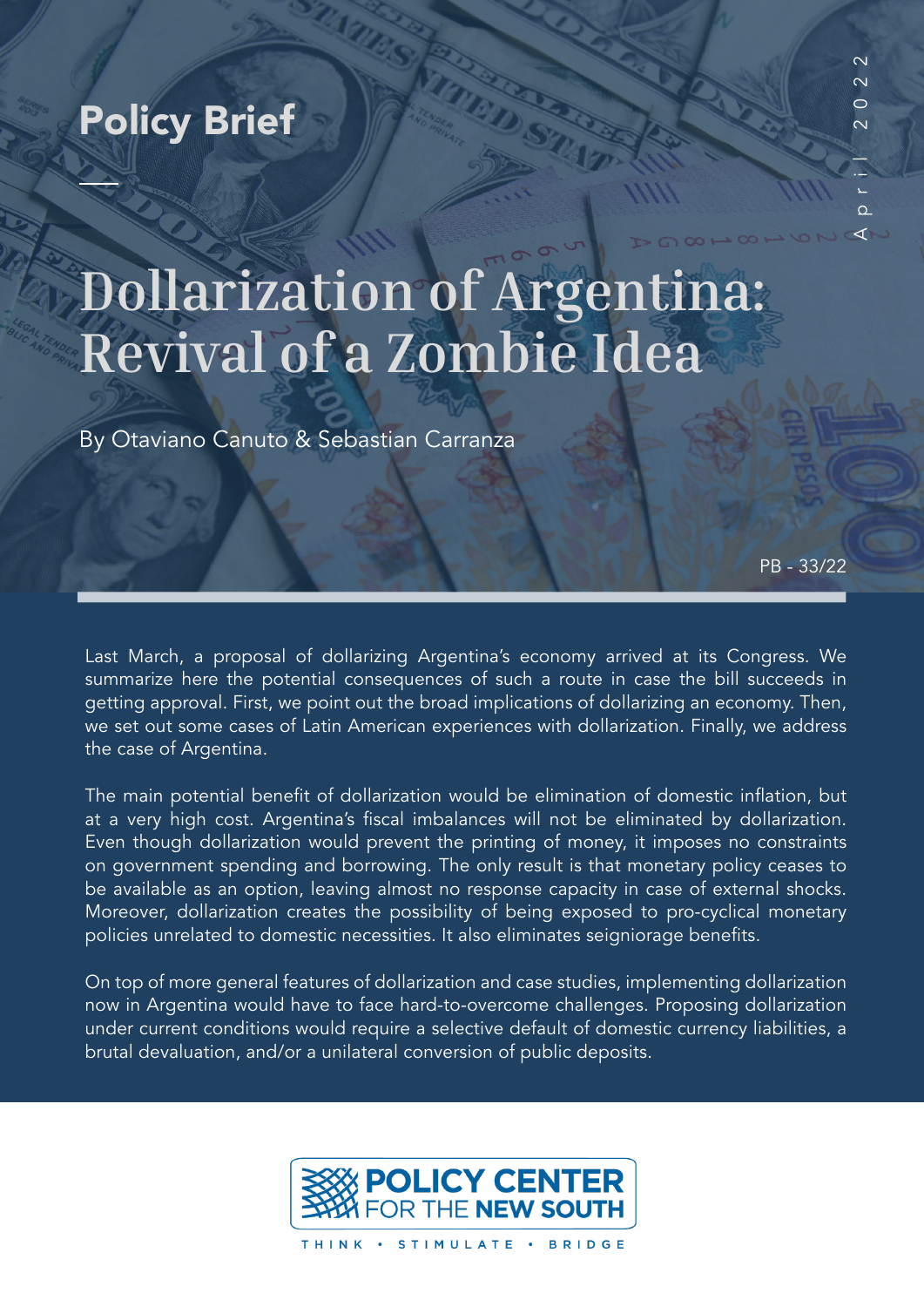A proposal to dollarize Argentina's economy reached its [Congress in March.](https://alejandrocacace.com/wp-content/uploads/2022/03/Proyecto-de-Ley-de-Dolarizacion-Oficial-1.pdf) As this route occasionally appears as a proposal in Argentina, we summarize here the potential consequences of such a move.

First, we point out broadly the implications of dollarizing an economy. Then, we check relevant Latin American experiences with dollarization. Finally, we address the case of Argentina.

The main potential benefit of dollarization would be elimination of domestic inflation, but at a very high cost. Argentina's fiscal imbalances will not be eliminated by dollarization. Even though dollarization would prevent the printing of money, it imposes no constraints on government spending and borrowing. The only result is that monetary policy ceases to be available as an option, leaving almost no response capacity in case of external shocks. Moreover, dollarization creates the possibility of being exposed to pro-cyclical monetary policies unrelated to domestic necessities. It also eliminates seigniorage benefits.

Latin American experiences of dollarization have been followed by attempts by Ecuador and El Salvador to find a way out of it. However, once dollarization is implemented, it is extremely hard to backtrack. So far, there is not a single relevant case anywhere of successful de-dollarization.

On top of more general features of dollarization and case studies, implementing dollarization nowadays in Argentina would face hard-to-overcome challenges. Argentina's central bank has insufficient dollar reserves to match the monetary base. The monetary base (or M0) is the total amount of a currency either in general circulation in the hands of the public, or in the form of commercial bank deposits held in the central bank's reserves. The creation of money (dollar deposits) by domestic banks needs M0 to be dollar denominated.

Proposing dollarization under current conditions would require a selective default of domestic currency liabilities, a brutal devaluation, and/or unilateral conversion of public deposits. None of these are emphasized by those who have made dollarization proposals.

Based on the general implications, the Latin American experiences, and the implementation difficulties, we discuss how these ideas are unfeasible in Argentina now.

## WHY DISCUSS DOLLARIZATION OF ARGENTINA TODAY?

In 2001, Kenneth P. Jameson published an article titled 'Dollarization in Latin America: Wave of the Future or Flight to the Past?' He argued that the region was moving towards dollarization and that changing the legal currency to the U.S. dollar represented the "last gambit" for Argentina's president at that time, Fernando De la Rua. Kurt Schuler and Steve H. Hanke (2001) published an article titled: "How to dollarize in Argentina now", in which they proposed four steps towards dollarization in order to "help Argentina return to an economic growth path".

Even though these proposals never materialized, they were kept on the shelves, waiting for the right moment to reemerge. In March 2022, an Argentine lawmaker—Alejandro Cacace—proposed a bill [to dollarize the Argentine economy.](https://alejandrocacace.com/wp-content/uploads/2022/03/Proyecto-de-Ley-de-Dolarizacion-Oficial-1.pdf) One of the candidates for the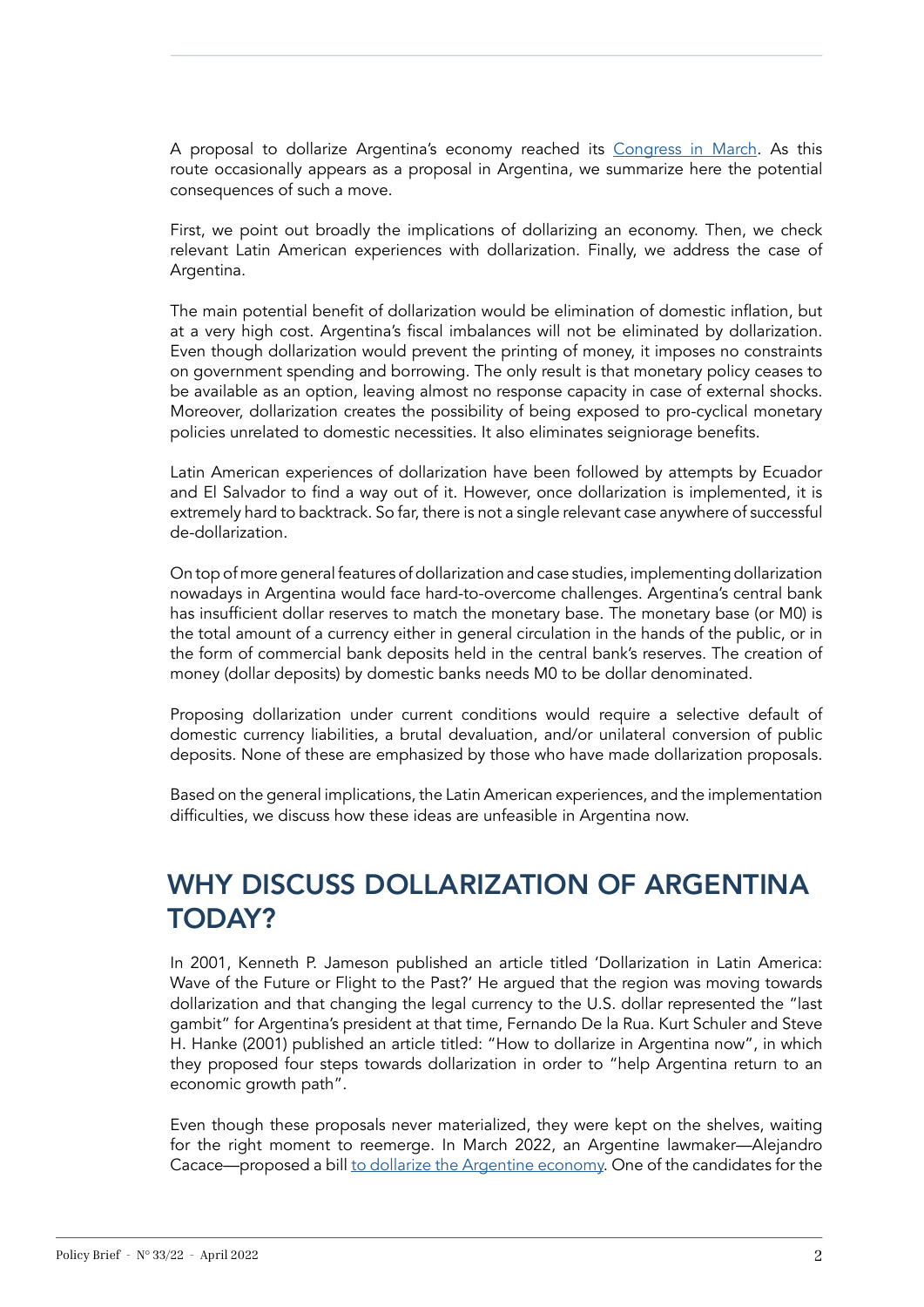next presidential election in 2023, Javier Milei, announced he intended to call a referendum to achieve this goal (Burns, 2022). Moreover, local and foreign economists, including Nicolas Cachanosky (American Institute for Economic Research) and Steve Hanke (Cato Institute), have argued that dollarization for Argentina is "the only way out to avoid hyperinflation".

## WHAT IS DOLLARIZATION?

In general terms, 'dollarization' is often used to refer to residents holding a significant share of their assets in foreign currency. In Latin America and the Caribbean, the U.S. dollar is the main currency gravity center.

It is vital to illustrate the difference between de-jure and de-facto dollarization. The first refers to the case in which foreign currency is given legal tender status, which implies that the foreign currency is used legally for the three functions of money (store of value, unit of account, and medium of exchange). On the other hand, de-facto dollarization represents the situation in which the foreign currency is being used alongside the domestic currency, but not with an equivalent legal status. The most common case in Latin American countries is saving in hard currency. De-facto dollarization may take place to different degrees. Countries transitioning towards de-facto dollarization are called 'bi-monetary economies'1 .

Another distinction is between domestic dollarization, when financial contracts between domestic residents are made in foreign currency, and external dollarization, which covers financial contracts between residents and non-residents.

## WHAT ARE THE IMPLICATIONS OF FULLY DOLLARIZING AN ECONOMY?

Dollarization is a step beyond choosing between fixed versus floating exchange rate regimes and full convertibility between domestic and foreign currencies.

A first consequence is the loss of seigniorage (the difference between the cost of production of money and its face value)<sup>2</sup>, or its corollary: financing other nations' seigniorage. There are two components to the seigniorage loss implied by dollarization: 1) An immediate 'stock' cost. To withdraw domestic currency from circulation, the monetary authority would have to purchase the M0 stock of domestic currency in exchange for U.S. dollars, returning the accumulated seigniorage earnings accumulated over time. 2) The monetary authority gives up future seigniorage earnings from the flow of new printing to satisfy money demand.

A second consequence is that proactive monetary policy ceases to be available, and the dollarized economy becomes tied to another country's monetary policy decisions.

Difficulties in implementing pro-active monetary policies are already present with fixed exchange rates under conditions of free capital mobility, as stipulated by the trilemma

<sup>1.</sup> Term also used to describe economies with money demand for two currencies.

<sup>2.</sup> Economists understand seigniorage as a form of inflation tax, returning resources to the currency issuer. Issuing new currency, rather than collecting taxes paid with existing money, is considered a tax on holders of existing currency.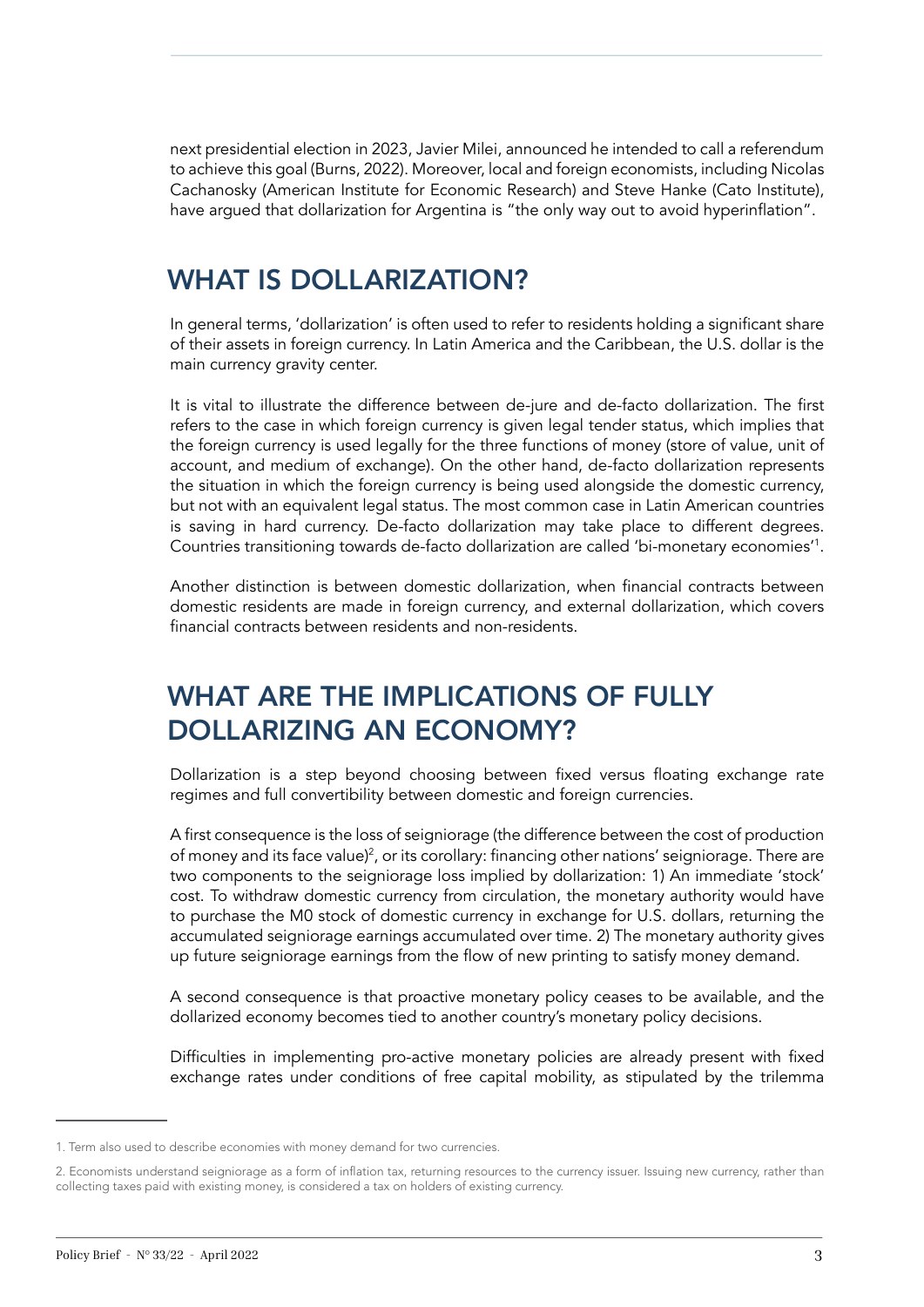of international finance, also known as the 'impossible trinity' or the Mundell-Fleming trilemma (Figure 1). There is always a potential conflict between the exchange-rate fixed commitment and sovereign monetary policy when capital flows freely to a country.

Dollarization is a radical move away from any fixed exchange rate regime. Furthermore, as M0 moves beyond the control of domestic monetary authorities, the latter are no longer capable of implementing proactive monetary policies.

#### Figure 1:





This is particularly problematic when the domestic economy is not deeply correlated with the economy of the country of the adopted currency. This is the "optimum currency area" argument also developed by Robert Mundell (1961). In other words, the dollarizing country not only loses the possibility of applying counter-cyclical monetary policies, but also might be exposed to inappropriate monetary policies from another nation. However, as stated by Mundell, abdicating from one's own counter-cyclical policies would not be a major problem if shocks affecting the area as a whole are similar—a condition favorable to monetary integration. Free mobility of labor in the monetarily unified area also facilitates the absorption of shocks.

That is why monetary unification of areas—such as when the euro area was created—comes accompanied by several other reforms. Besides labor and capital mobility, a common fiscal framework needs to be implemented, as along with harmonization of financial regulation. To a great extent, the euro-area crisis after the global financial crisis exposed the incompleteness of the complementary reforms (Canuto, 2021).

A third consequence of dollarization is the restricted scope for lender-of-last-resort operations. Generally, central banks function as the ultimate guarantor of the financial system's stability in case of a bank run. In the case of a fully dollarized economy, the central bank loses the ability to print money, meaning that in a scenario of a generalized loss of confidence in banks, the central bank would be unable to guarantee the whole payment system or to back bank deposits fully.

Cachanosky (2022) dismissed this as a weak factor against dollarization in Argentina. He remarked that bank runs in the country cannot be countered with domestic-currency money, as dollar exit predominates and running agents will not take local-currency bonds. He also referred to the possibility of self-administered pools of bank deposits complying with that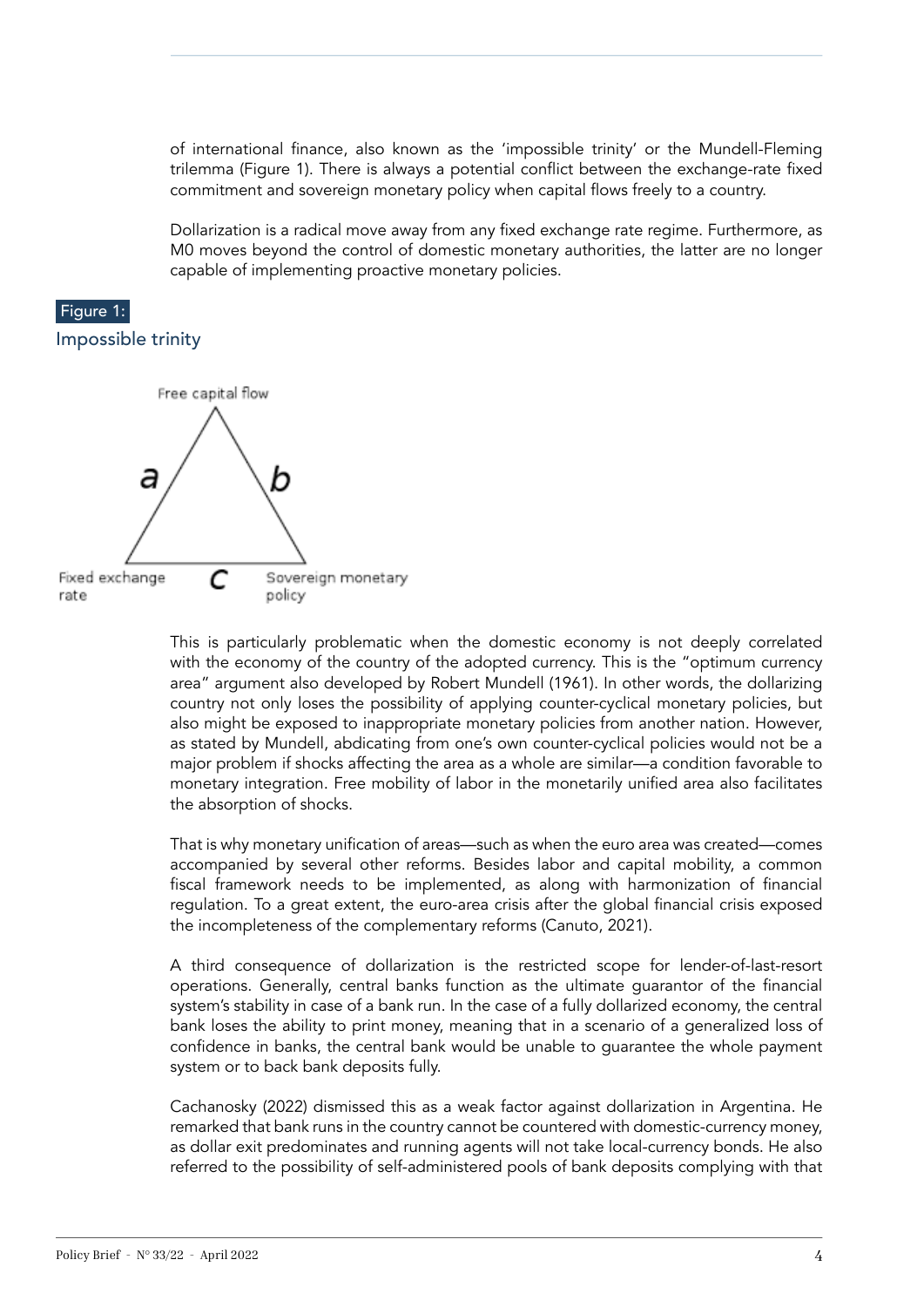function without the need for a public pool of reserves. He pointed out the operation of emergency liquidity funds in Ecuador, El Salvador, and Panama.

In any case, proactive monetary policies are given up. Not by chance, Cachanosky praises dollarization for exactly doing this. It would be a sort of acknowledgment by the country that it should not have discretionary decision power over monetary subjects.

What would be the advantages of dollarization? It would in principle solve almost instantaneously the domestic inflation $^3$  problem. This does not mean that there will be no inflation, but—given the absence of exchange rate fluctuations, and assuming economic integration— the gravity center would be U.S. inflation, which is usually lower than inflation in Latin American economies<sup>4</sup>.

A second positive element of dollarization would be the reduction of the risk premium associated with exchange-rate fluctuations. Therefore, following the interest parity condition, the domestic interest rate would diminish, supposedly increasing investment and potential GDP levels.

A third benefit, only observable in the long run, would be the elimination of currency crises and the macroeconomic instability that they bring.

There is also one relevant factor from the standpoint of long-term policy making: dollarization is nearly irreversible. Once you are in, it is extremely difficult to get out. As we will see in the next section, many people in Ecuador and El Salvador have been trying unsuccessfully to figure out how to leave dollarization for more than a decade.

It should be noted that the attribution of stability as a guaranteed outcome of abdicating the local currency and domestic monetary policymaking reflects a view that reduces all instability to the monetary sphere. Real-side shocks no longer have monetary policy as occasional shock absorbers. The larger a country, and the more dissociated from the mother-currency it is, the more unilateral foreign-currency adoption—not accompanied by euro area-like reforms—will leave the adopter subject to the risk of living with the local transmission of monetary policy options that are not appropriate for local circumstances. Getting rid of past monetary mismanagement does not mean automatically that appropriate monetary settings will replace it.

## SOME LATIN AMERICAN EXPERIENCES

#### Ecuador

Ecuador is a case of de-facto dollarization. An economic crisis triggered this process at the beginning of the century. By comparing its experience with other countries of the region, including Argentina, we can infer that Ecuador's macroeconomic disequilibrium could have been resolved without such a drastic regime change. However, a counterfactual analysis in this case would have to be made.

<sup>3.</sup> Inflation is a regressive phenomenon meaning it affects relatively more to those who have the less. This means that ceteris paribus, dollarization might be seen as a progressive policy.

<sup>4.</sup> With a few exceptions such as Peru, Chile, Colombia, etc.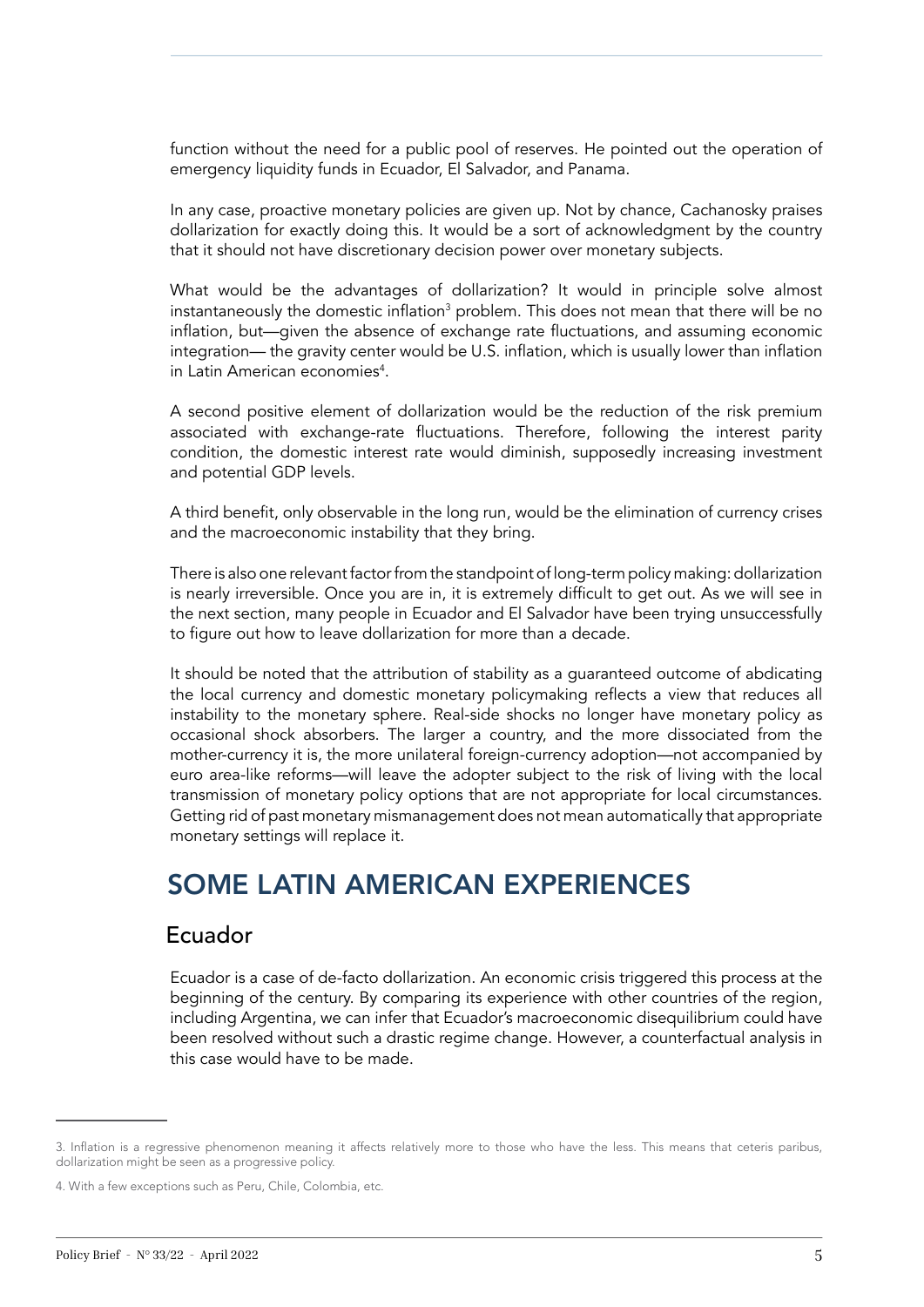Related to what we pointed out, the Ecuadorian experience shows that dollarization de facto reduced inflation at the expense of increasing the volatility of the economic cycle.

The most important conclusion regarding Ecuador's experience is that changes in the monetary regime do not solve structural economic problems, such as lack of productivity growth or—in Ecuador's case—excessive oil dependence. After dollarizing an economy, if the old economic structure remains, it can still have debt crises, as Ecuador recently did. Therefore, it is not a surprise that many political leaders have analyzed ways to de-dollarize Ecuador. Paradoxically, leaving this regime might have more brutal consequences than those which motivated its adoption.

### El Salvador

This de-facto dollarization occurred after a unilateral decision of the Salvadorian government during the first year of the new millennium. The expected results were financial integration, lower inflation, and diminishing domestic interest rate volatility. Instead, some of these variables showed modest improvements but at a high cost.

After dollarizing, El Salvador showed a positive effect in terms of commercial integration. Nevertheless, correlation does not imply causation. Levy Yeyati (2012) showed that the whole Caribbean region raised its levels of trade openness during those years. Moreover, he applied a gravity model in which the dummy common currency with the U.S. had a negative and significant effect on the expected trade gains.

In terms of inflation, El Salvador stood below other countries in the region both before and after dollarization.

One of the main costs of dollarization was seen in fragility to external shocks. Comparing El Salvador's response to the 2008 financial crisis to its regional neighbors, both in activity and financial terms, El Salvador appears to be among those most affected by the crisis.

Finally, in terms of growth and volatility, any simple comparison of the 1990-2000 (before dollarization), and 2000-2010 (after dollarization), periods shows that El Salvador's growth pattern in terms of both levels and volatility has not differed visibly from those of its neighbors.

## ARGENTINA: DOLLARIZATION AHEAD?

At the beginning of each semester, the Nobel Prize-winning economist Simon Kuznets used to say to his Harvard students: "There are four kinds of countries in the world: developed countries, undeveloped countries, Japan, and Argentina."

Argentina has been through one of the greatest economic reversals of the past century. A country with abundant natural resources and outstanding human capital that once had GDP per capita higher than the U.S. has deteriorated continuously to its current level.

Argentina has been dealing with inflation for almost seven decades. After peaking in 1989 (with hyperinflation), the government of Carlos Saul Menem opted for a currency board, inspired by the Hong Kong experience during the 1980s. It was a fixed exchange rate regime with the equivalence of 1 U.S. dollar = 1 Argentine peso. Despite its immediate effectiveness in dealing with inflation, this regime created macroeconomic difficulties that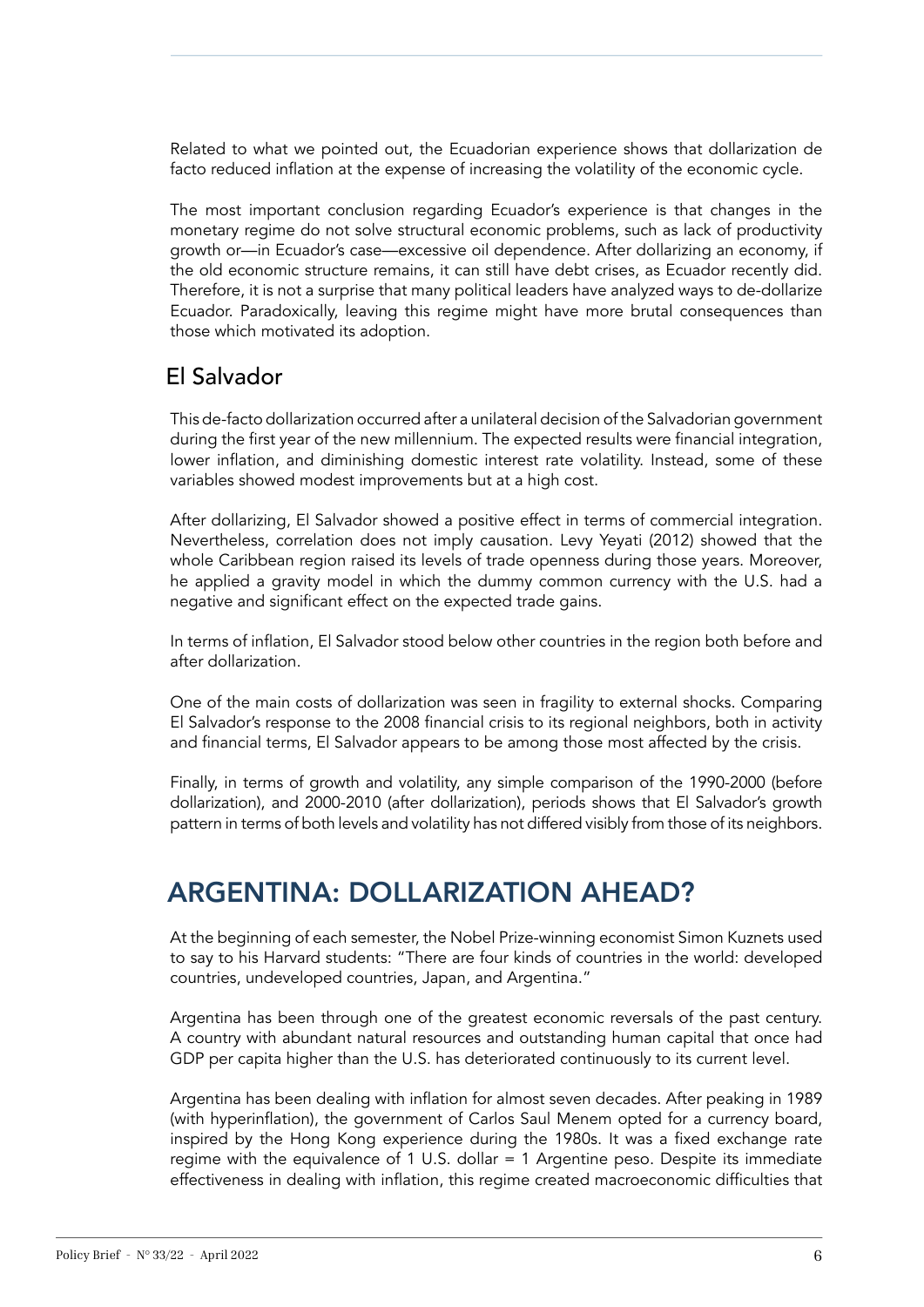ended with the greatest economic crisis in Argentina's history. Even though the monetary regime did not cause the crisis, it contributed to hiding the macroeconomic disequilibrium beneath it.

As we have already remarked, it is very complicated to abandon any ultra-rigid exchange rate regime. It creates a dissociation between the technical diagnostics and the population's beliefs. In 2000, surveys in Argentina showed that a significant majority of the population wanted to keep the 1-to-1 parity, despite having lost any sustainability.

The first argument against dollarization in Argentina is linked to the idea expressed above. Dollarization creates a dissociation between what the economy needs and what voters demand. Dollarization influences politicians towards short-term solutions instead of what technical analysis might suggest.

The second argument is that dollarization would not solve the real problem behind Argentina's continuous decline: productivity. As Nobel Prize-winner Paul Krugman once said, "Productivity isn't everything, but in the long run, it's almost everything". Even though someone might argue that the reduction in the domestic interest rate (less risk premium) will help investment, and therefore productivity, this is not sufficient. Argentina's productivity problem has two roots related to one another: lack of competition because of protectionism, and government inefficiencies transferred to the private sector. Neither of these will be solved by simply dollarizing the economy. Moreover, the problem might worsen for a third reason, as follows:

Argentina's fiscal deficit will no longer be covered partially by the inflation tax. By losing control of monetary policy, the government will lose one of its primary sources of financing. Even though it is a healthy policy to limit monetary financing through fiscal deficits, the result could go in one of two directions. If the government decides to reduce its spending, Argentina might follow a 'good equilibrium' path<sup>5</sup>. But there is a more attractive solution for politicians, which is less costly in political terms: raising taxes. If Argentina takes this second alternative, it will enter a 'bad equilibrium' path, and productivity will decline rather than increase.

So far, the main benefit of replacing the domestic currency with a foreign currency would be the use of the latter as a nominal anchor of expectations. Fiscal discipline is a requirement of dollarization processes. But then, why is dollarization needed in the first place? Is not fiscal discipline sufficient to calm expectations and return to the growth path? Is it worth losing monetary policy for this extra lock-in?

Cachanosky (2022) argued that dollarization has helped Ecuador avoid falling into the trap of populist and unsustainable fiscal policies that led Venezuela to its collapse. In fact, as he recognized, a dollarization of Argentina would be part of a recognition that the country is incapable of managing itself fiscally and monetarily.

Shutting down monetary policy would leave Argentina defenseless against external shocks (unless somehow dollarization by itself managed to generate reserves and debt capacity, which is not obvious). A clear example of this situation was the insufficient fiscal response to COVID-19 in dollarized economies. For countries the size of Argentina, adopting a passive stance to foreign shocks may be far from optimal.

<sup>5.</sup> Leaving aside all the difficulties to reduce spending, Argentina's government expenditure is mainly with pensions and subsidies to energy and transport. Unpopular structural reforms remain necessary despite risks of political instability.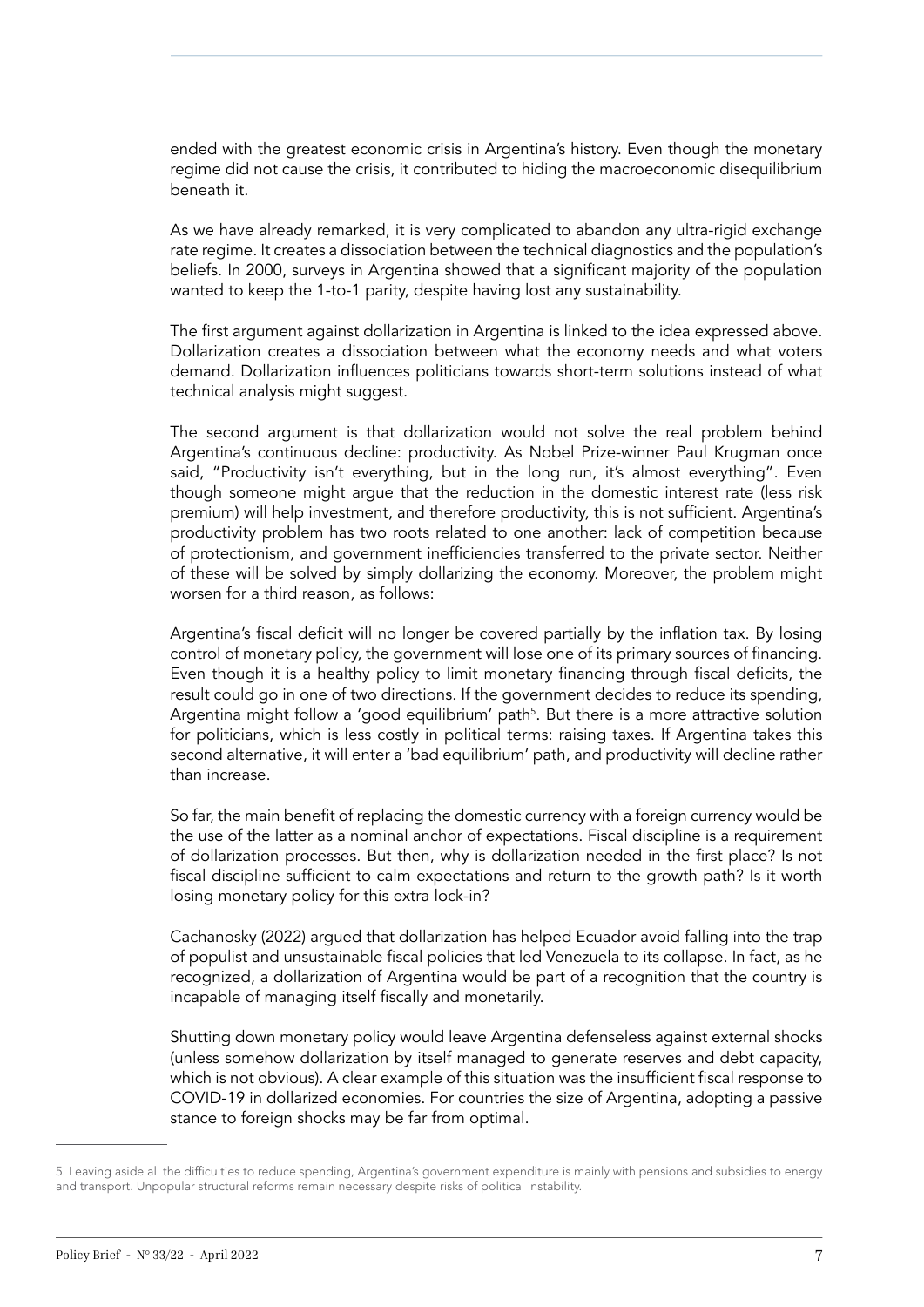Unlike some European experiences, Argentina has neither enough reserves nor credit support from developed economies such as France or Germany to offset the consequences of external shocks. Therefore, is it wise to give up the only tool left? Abdicating from monetary and fiscal policy autonomy may be too exaggerated a move because of previous policy mismanagement.

Argentina has proved Simon Kuznets right again when it comes to imposing discipline to monetary policy. In 2001, when Argentina was suffering a liquidity crisis and the currency board restricted monetary issuance, the treasury and some provinces decided to issue local bonds<sup>6</sup> that, in practice, worked as currency. These 'bonds', colloquially called 'quasi currencies', were used by governments to pay public-sector wages, and inject liquidity into the system in the middle of the crisis. This experience showed that 'necessity is the mother of invention' and that fiscal discipline is not guaranteed under a fixed monetary regime, and much less so in a dollarized economy.

Another argument is the difficulty of reversing such a change once it happens. Take the case of the Argentine experience of leaving behind the currency board. Dollarization is an even more extreme measure, through which the domestic currency would be completely eradicated. Nevertheless, if the theory is not enough to convince the reader, two different cases (Ecuador and El Salvador) are still now, 20 years later, trying to figure out how to abandon their regimes. El Salvador is experimenting with cryptocurrencies, while Ecuador has not found an alternative yet.

A final argument is related to implementation. Sometimes the implementation is ignored, but it is a fundamental issue. The central bank must absorb all its liabilities in domestic currency in exchange for U.S. dollars. But this is not only M0; it includes debt titles (Pases, LELIQ y NOTALIQ, etc.) and deposits. Therefore, the obvious questions are: how? And, at what rate would the absorption be?

In 1990, before the currency board, the Argentine government converted public deposits to 'Bonex 89' bonds to be repaid ten years later, which meant a drastic decrease in M2, and facilitated the installation of the currency board a few months later. Are promoters of dollarization considering any of these measures?

The situation now is not very different. Argentina's central bank has no reserves, the monetary base was 3.661 trillion pesos, and the official exchange rate in March 2022 was 110 pesos per dollar. This means that Argentina would need a \$33 billion dollars loan not to devalue7 (assuming no extra reserves for banking system liquidity). In a very optimistic scenario, Argentina receives a loan of \$12 billion (using \$5 billion as a reserve for the banking system and \$7 billion to dollarize the monetary base), the exchange rate of the dollarization would be at 523 pesos per dollar<sup>8</sup>. A devaluation of 375% will have worse consequences than the problems dollarization is supposed to resolve. Argentine salaries in U.S. dollars would be among the lowest globally, and poverty would rise to unprecedented levels. Not by chance, some analysts say that hyperinflation would have to come before any dollarization plan might be put into action.

<sup>6.</sup> Treasury bonds: "Lecops"; Buenos Aires bonds: "Patacones"; Cordoba bonds: "Lecor", etc

<sup>7.</sup> It is helpful to remember Argentina faces very high premium risks and a program with the IMF that simply rolls-over previous debt with the institution.

<sup>8.</sup> and this is just to absorb M1. If we consider all the liabilities the devaluation would need to be more than double.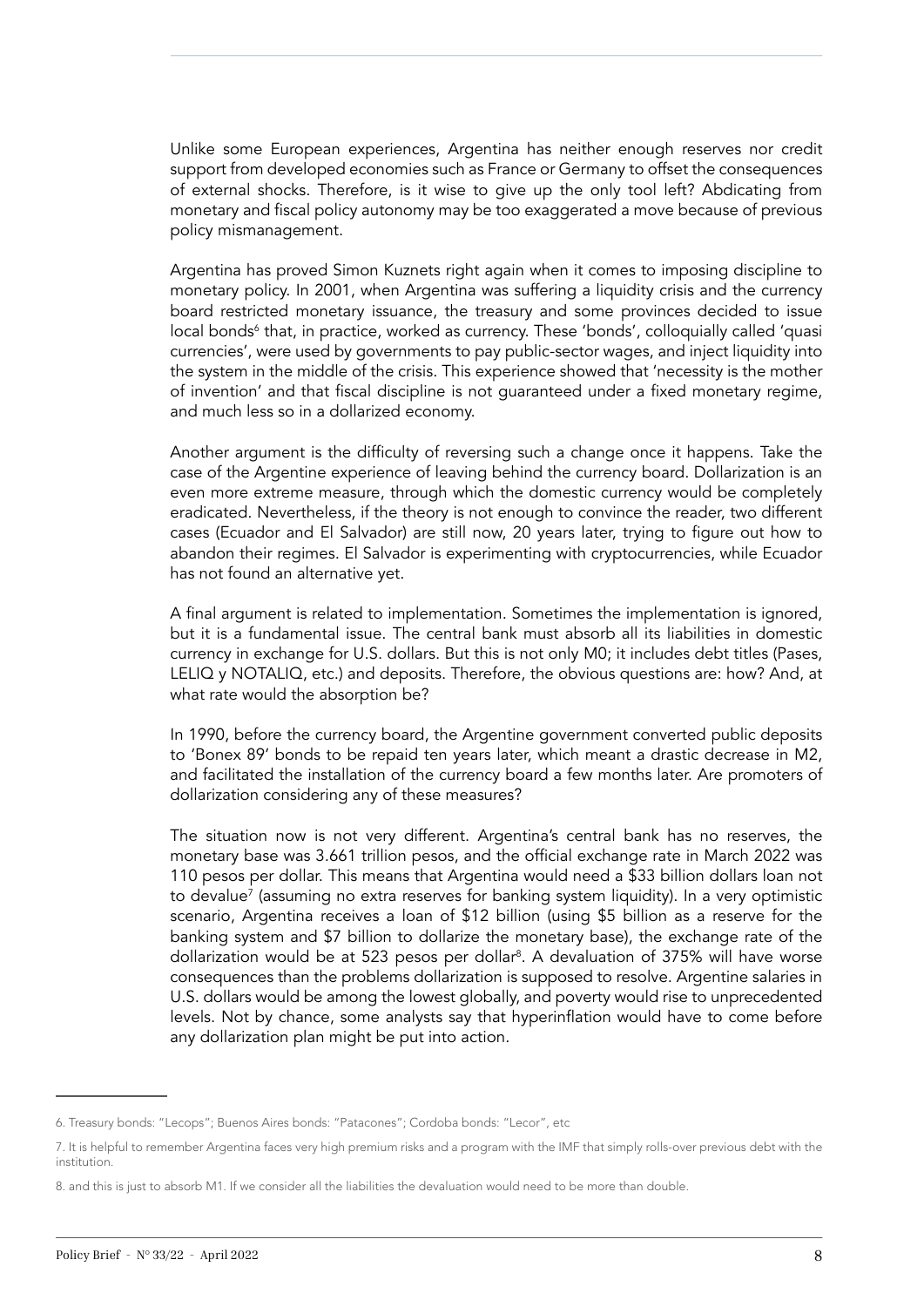## BOTTOM LINE

Paul Krugman wrote a book titled Arguing with Zombies: Economics, Politics, and the Fight for a Better Future, with the aim of understanding why some ideas keep reappearing even though they have been proved wrong empirically and theoretically.

Dollarization of Argentina is a 'zombie' economic idea that reappears at times of uncertainty. It has been proven inefficient as a solution to structural problems. Moreover, it creates new problems as complex as the original ones. Once dollarization is pursued, there is no easy way out. Therefore, governments must think wisely before choosing such a drastic monetary regime change.

Any dollarization proposal has underneath a trade-off between the short term and long term. While it has the benefit of reducing inflation almost instantaneously, it would have significant and permanent consequences in the long run, as we have shown.

The reason these ideas keep reappearing in Argentina is a combination of nostalgia and short-term memories. Some people yearn for those years when the currency board brought high returns in dollars. The idea that the clock can be turned back to revive a past that once momentarily existed is not only an Argentine phenomenon; it is also why nationalism has reemerged, and populist leaders have gained power worldwide. Paradoxically, the proposal for dollarization in Argentina would mean an abdication of national self-determination.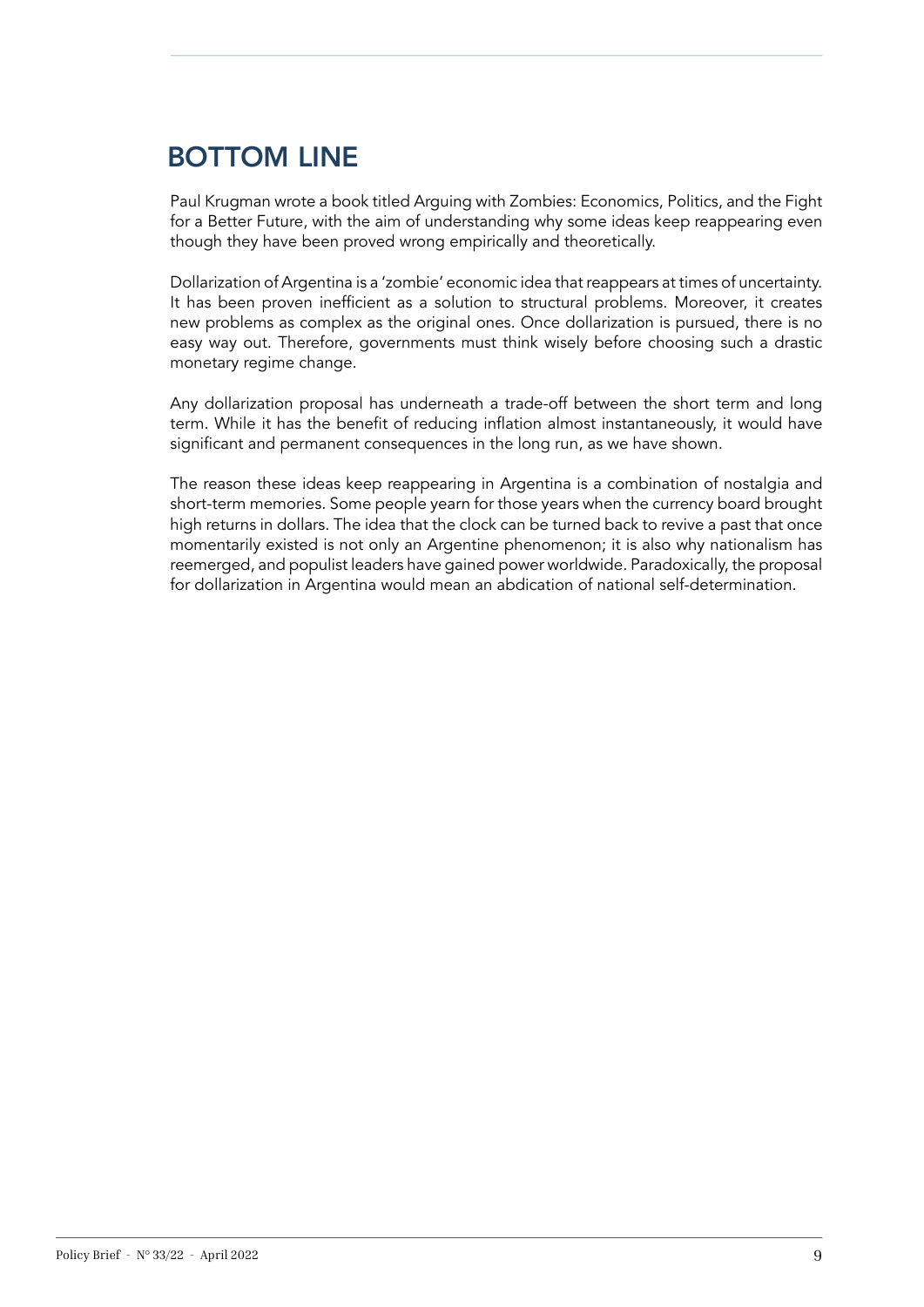## BIBLIOGRAPHY:

- Burns, Nick (2022). "Javier Milei's Unexpected Rise", Americas Quarterly, April 11.
- Cachanosky, N. (2022): "Dolarización: algunas lecciones Internacionales", INFOBAE, April 10..
- Calvo, Guillermo A., (1999) "On Dollarization," mimeo, University of Maryland, April.
- Canuto, Otaviano, (2021): "Climbing a high ladder: development in the global economy", Policy Center for the New South.
- Ize, A. y A. Powell (2004): "Prudential Responses to De Facto Dollarization". IMF Working Paper 04/66 (Washington, D.C. Fondo Monetario Internacional). Journal of Policy Reform, vol. 8, n.º 4 (2005), pp. 241-62
- Jameson, K. P. (2003). Dollarization in Latin America: Wave of the Future or Flight to the Past? Journal of Economic Issues, 37(3), 643–663
- Krugman (2020) Arguing with Zombies : Economics, Politics, and the Fight for a Better America. Norton & Company, Incorporated,
- Levy Yeyati, E., and F. Sturzenegger (2002): "Dollarization: A Primer," in Dollarization, Levy Yeyati, E. and F. Sturzenegger, eds., MIT Press.
- Levy Yeyati, E. (2012). Balance de la dolarización en El Salvador. Elypsis / UTDT / Brookings.
- Levy Yeyati, (2021). "Financial dollarization and de-dollarization in the new millennium," Department of Economics Working Papers wp\_gob\_2021\_02, Universidad Torcuato Di Tella.
- Mundell, Robert (1961). A Theory of Optimum Currency Areas. The American Economic Review, Vol. 51, No. 4 pp. 657-665
- Schuler & Hanke (2001). "How to dollarize in Argentina now". Cato Institute Web paper